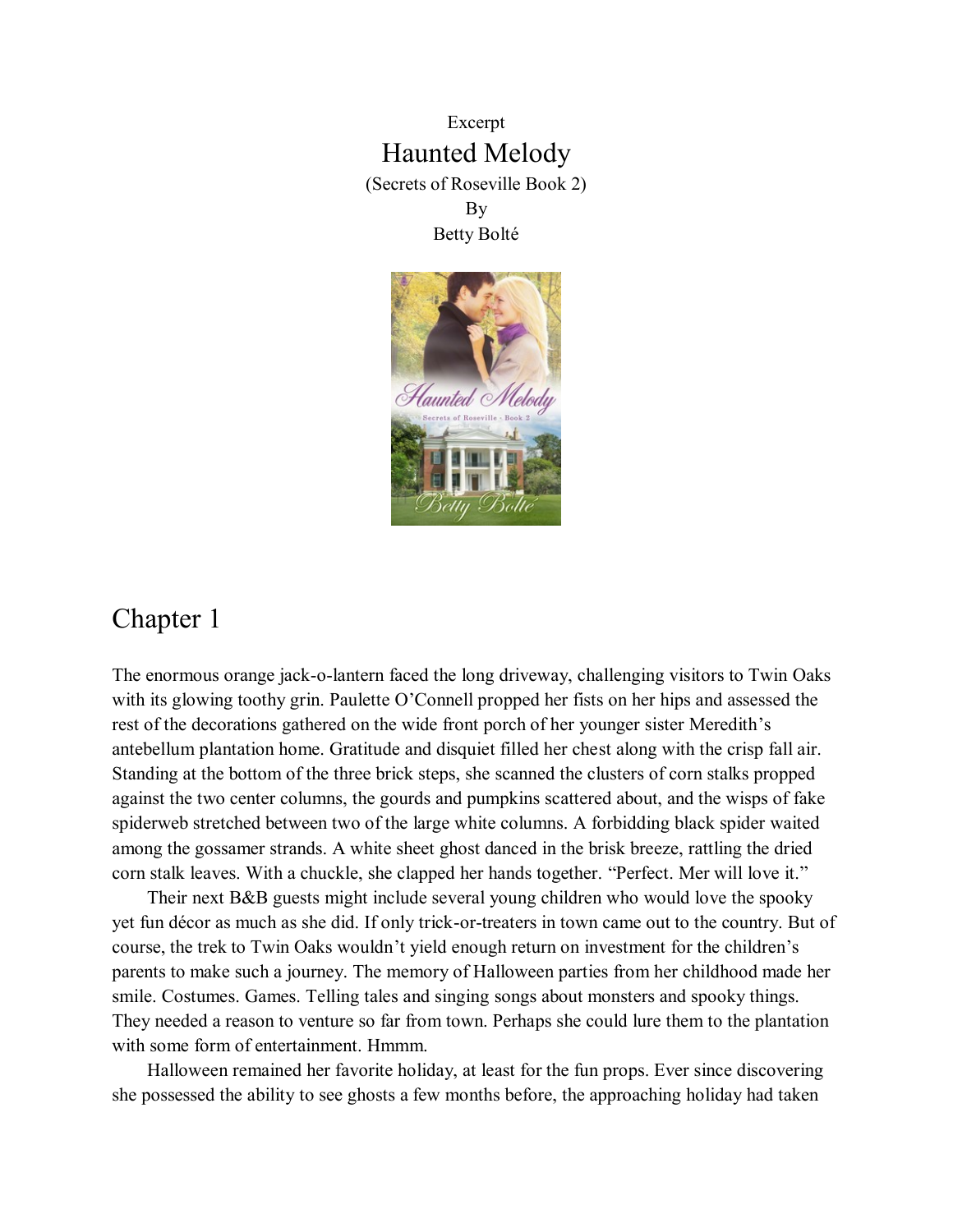on new meaning. She had grown up with "dreams" about a lady in a blue gown. Who knew she was actually a ghost, her Great-great-great-aunt Grace. Later, she learned from Meredith that Grace's brother, Great-great-great-grandfather Joe, also hung around the family cemetery, apparently waiting for his sister's return. Meredith had figured out the identities of the ghosts, but the sisters realized they possessed the ability to see ghosts at the same time.

Thankfully, the ghosts weren't scary so much as sad and a little spooky. After burying Grace's remains beside Joe's, the house held no more spirits, as they finally rested in peace. Knowing the plantation no longer hosted spooks made enjoying the tricks and treats of the season more fun. Although she rather missed Grace's friendly presence in a gorgeous blue dress replete with sparkling sequins, a dress which had inspired Paulette's own childhood designs.

Rubbing a hand over her protruding belly, she lingered in the fading afternoon light. She surveyed the expanse of pale grass reaching toward the distant road winding past. The glittering water of the fenced lake where ducks paddled about. Low clouds covered the sky, obscuring the sun. Several trees sported jagged trunks, remnants of the tornado they'd survived six months ago. Hunkered in the storm shelter within the stone foundation of Twin Oaks, she'd feared the destruction of the plantation once and for all. Thankfully, they'd suffered only minor damage, except for the old gazebo. Rebuilding it had been Meredith's first priority. Its new design proved very popular with the guests, who frequently enjoyed its shady quiet on a hot summer afternoon, or the soft lighting in the evening.

The baby shifted, a tiny foot or perhaps a fist bopping her hand where it rested. "Soon, little one. Another six weeks, give or take, and we'll meet properly."

Tires crunched on gravel and she recognized her sister's glaring yellow Camaro approaching. The sports car shouted its owner's status. Successful. Independent. Confident. All the attributes Paulette wished she could ascribe to herself. She waved as Meredith drove behind the house to park, and then Paulette hurried up the front steps and inside as fast as her bulk allowed.

Pregnancy increased her weight significantly from her normal slender build and made keeping her balance difficult. The baby couldn't come soon enough for her liking. Uncertainty spider crawled down her back. If she and Meredith had not made peace between them, she'd be on the street without any means of providing for her child. Good ole Johnny had fled to Alaska rather than face his fatherly duties. Alone and lonely, she'd had no choice but to come begging to her sister. The timing worked out for both of them, as did their renewed relationship. Otherwise, where would she have turned? She squared her shoulders and pulled open the heavy wooden door. No matter. Her baby would know love and laughter and never, ever be alone.

Pausing inside the closed door, she let out a breath. The grand entrance never failed to bring her pleasure. Hardwood floors reached across the space, inviting visitors to its interior rooms. As their grandmother, Mary O'Connell, had done before them, Paulette and Meredith utilized the small room toward the back of the house as a sitting and sewing room while the parlor at her immediate right served as a more formal place to greet guests. To the left, the double parlor waited for after-dinner gatherings, with their pipes and conversations. A flight of stairs, dressed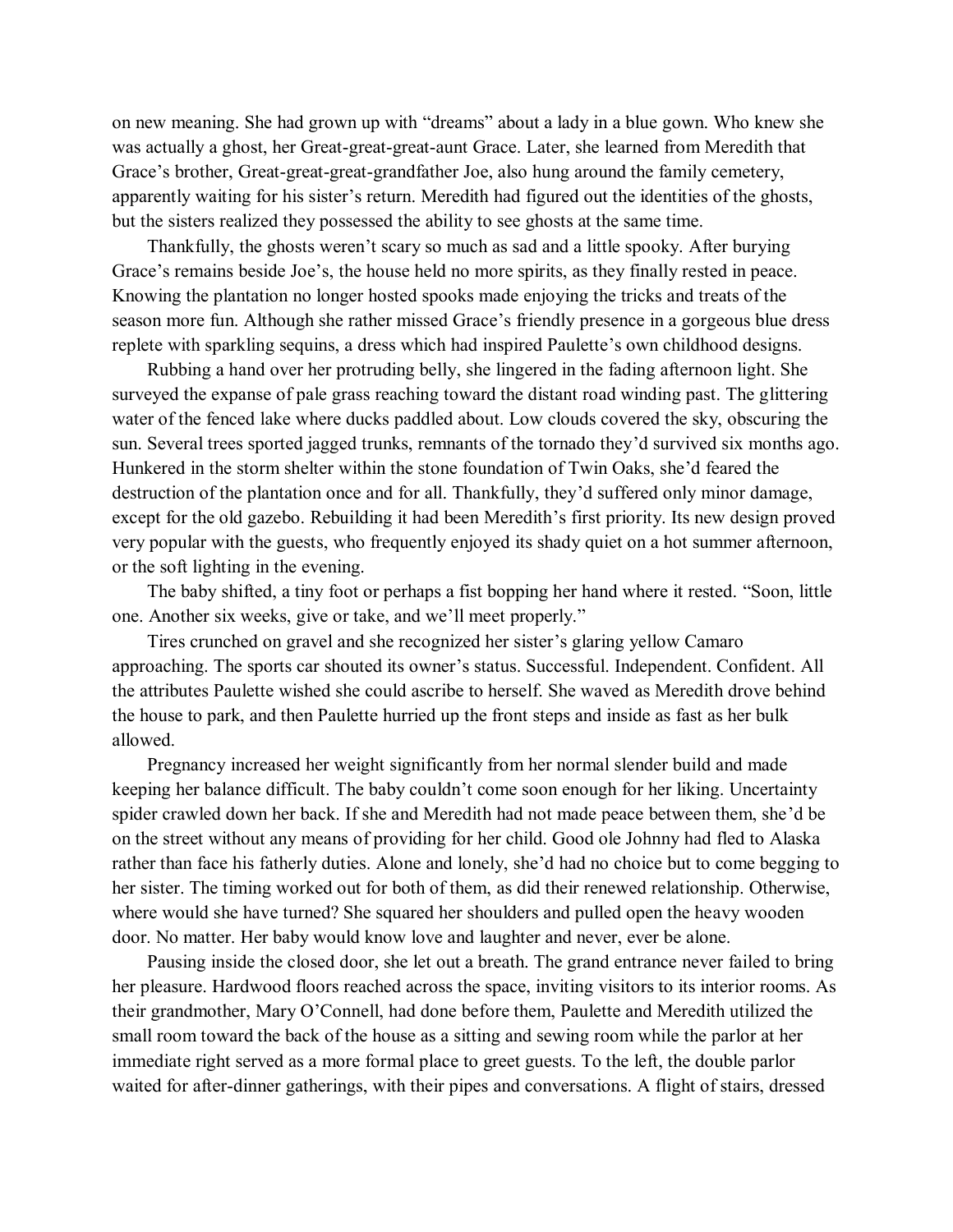up in dark brown treads with white fronts, led to the second floor and its rabbit's warren of bedrooms and baths. The distant rustling of paper bags and cabinet doors closing summoned her down the hallway and through the swinging door into the kitchen.

"Hey, Meredith, I was thinking…" Paulette hesitated to share her idea with her business oriented sister. How should she phrase her vision in such a way as to be convincing?

Meredith snagged a bunch of celery from the brown paper bag, sidestepping Grizabella as the calico twined about her ankles, to drop it into the crisper bin in the refrigerator. Dressed in tan jeans and a mulberry sweater, Meredith appeared ready to settle down to work in her home office despite the late afternoon hour. Paulette glanced out the small kitchen window. Sunshine stretched across the yard, creating long shadows in preparation for nightfall. Her gaze lit upon the gazebo with its white spindled railing and wooden posts supporting the peaked shaker shingled roof. A collection of metal chairs with colorful cushions surrounded the matching round table in the center. The rebuilt gazebo caught the light and threw it down as a lacy silhouette of the wrought iron gingerbread edging the roof. Beyond the gazebo the family cemetery lay under towering magnolia trees, safe within the confines of a metal fence. She dragged her attention back to smile at her sister.

"Yes?" Meredith shut the fridge and blinked at Paulette. "You were saying?"

"Sorry." Paulette shook her head, a grin curving her lips as she sifted through possible phrases. "Is Griz helping you with the groceries?"

"Always." Meredith cocked her head. "She's hoping I'll take pity on her and feed her early tonight."

"Any word from Max?" Anything to stall for time until she could land upon the right way to approach the subject. Meredith balked at large group activities, and the party she had in mind definitely qualified. "Will he be back from Atlanta soon?"

"He texted me that the preservation case will be heard tomorrow, then he'll know how much longer he needs to be in court." She lifted items from the bag and set them on the counter before dropping the bag on the floor. "I had no idea when I met him that lawyers traveled so much."

Grizabella hunkered on the floor, her tail twitching, before lunging into the open bag and pouncing on an imaginary mouse with a clatter of brown paper.

"I don't suppose there are very many lawyers who specialize in preservation law." Paulette folded her arms over her tummy and hiked one hip. "I'm glad you two found each other. You're good together."

Meredith flicked a glance at her, then shook her long strawberry-blonde ponytail. "Thanks. It still amazes me how things worked out."

"Unlike for me." Paulette laid her hands on her belly, her baby. "But we'll be fine now that I have you to back me up."

"And one day, you may find a man worthy to be your husband." Meredith scooted around the island counter and hugged Paulette in a quick encouraging movement. "But you'll always have a place to call home."

Paulette considered Meredith's words as her sister strode back to the other side of the island.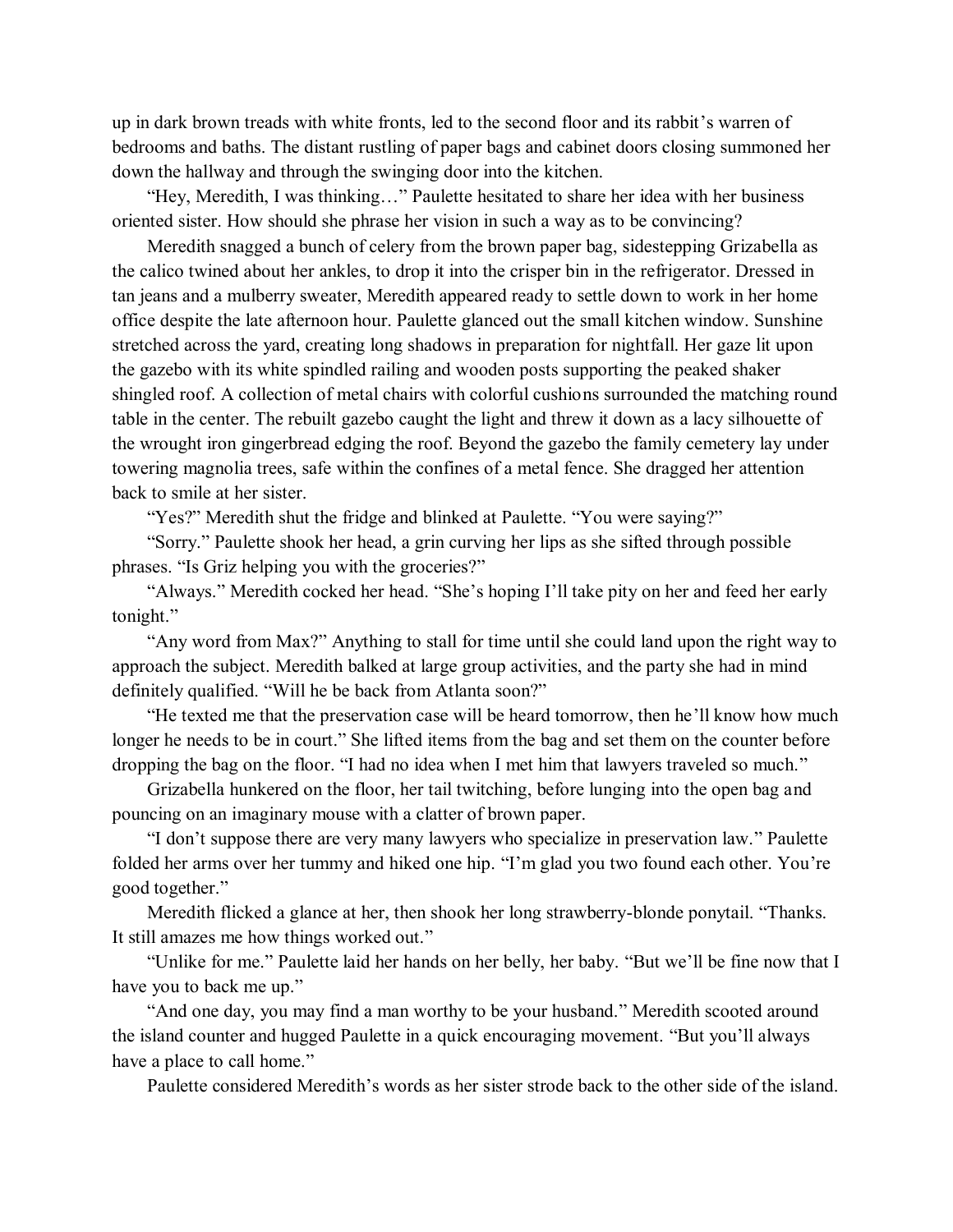"You may be right, but somehow I doubt I'll ever find anyone who'd want to take on responsibility for another man's child."

Meredith paused in the act of emptying another bag. "Blended families happen all the time. I'm sure if you want to have a husband who will be a father to your child, you'll find the right man."

Paulette shrugged and shifted her weight to the other hip. "Anyway, a husband is not in the cards right now. But tell me, what did you think of my jack-o-lantern? And the other decorations out front?"

Surely her sister had noticed the effort she'd made to enliven the house for the season. Her decorating skills had to be good for something. Since moving in, Paulette had tried to employ her limited creative talents wherever possible. She'd secured several clients, designing and creating authentic period costumes for them to wear in battle reenactments and ghost walk tours around the nearby cities of Nashville and Huntsville. She'd also redecorated several rooms to use as guest quarters for hire. Meredith hadn't wanted strangers around all the time, so they'd compromised. The six bedrooms stayed occupied most weekends, which helped with Paulette's efforts to build and promote her costume business. Currently, they only had two rooms not rented out for the coming weekend, but she remained confident they'd fill soon.

"No, sorry." Meredith reached for a box of orzo and strode to the pantry to put it on a shelf. "I was thinking about the challenge of tying together the various elements of the estate east of Roseville. The Bancroft's place."

"Oh. Well, I—" Disappointment swept across her shoulders, weighing them down, at Meredith's dismissal of her efforts. But then, she did have a lot of irons in the fire what with planning her wedding to Max, and the many clients with demanding particulars, as well as supervising the repairs around Twin Oaks. "What's the matter with the Bancroft place?"

"They expect me to work magic, pure and simple. Three buildings, and they want one common porch to unite them." Meredith shook her head and grabbed two cans of soup, moving them in time with the motion of her strawberry-blonde ponytail. "What the heck are they thinking?"

"You'll figure it out." Paulette smiled. Her sister's renown as an architect stretched around the world. She designed multi-million dollar mansions and other showcase buildings. Which proved more comforting than her previous desire to destroy things after the horrific deaths of her husband and unborn child. Twin Oaks' very existence had been threatened by her grief. After Max entered her life, her despair and anger had morphed into hope and love. "You always manage to beautify the jobs you take on. Anyway…"

Meredith placed the cans in the pantry and pushed the door closed. "Yes?"

She took a deep breath and let it out in a rush. "We should throw a party. Our guests will love it!" Her words spilled from her mouth. "A costume party, with masks and everything. We'd have to do it the weekend before Halloween, since the actual holiday is on a Friday. We could advertise it as a special event, with a special price, and…"

"Wait. A party? Are you kidding?" Meredith folded up the paper bags, leaving the cat's on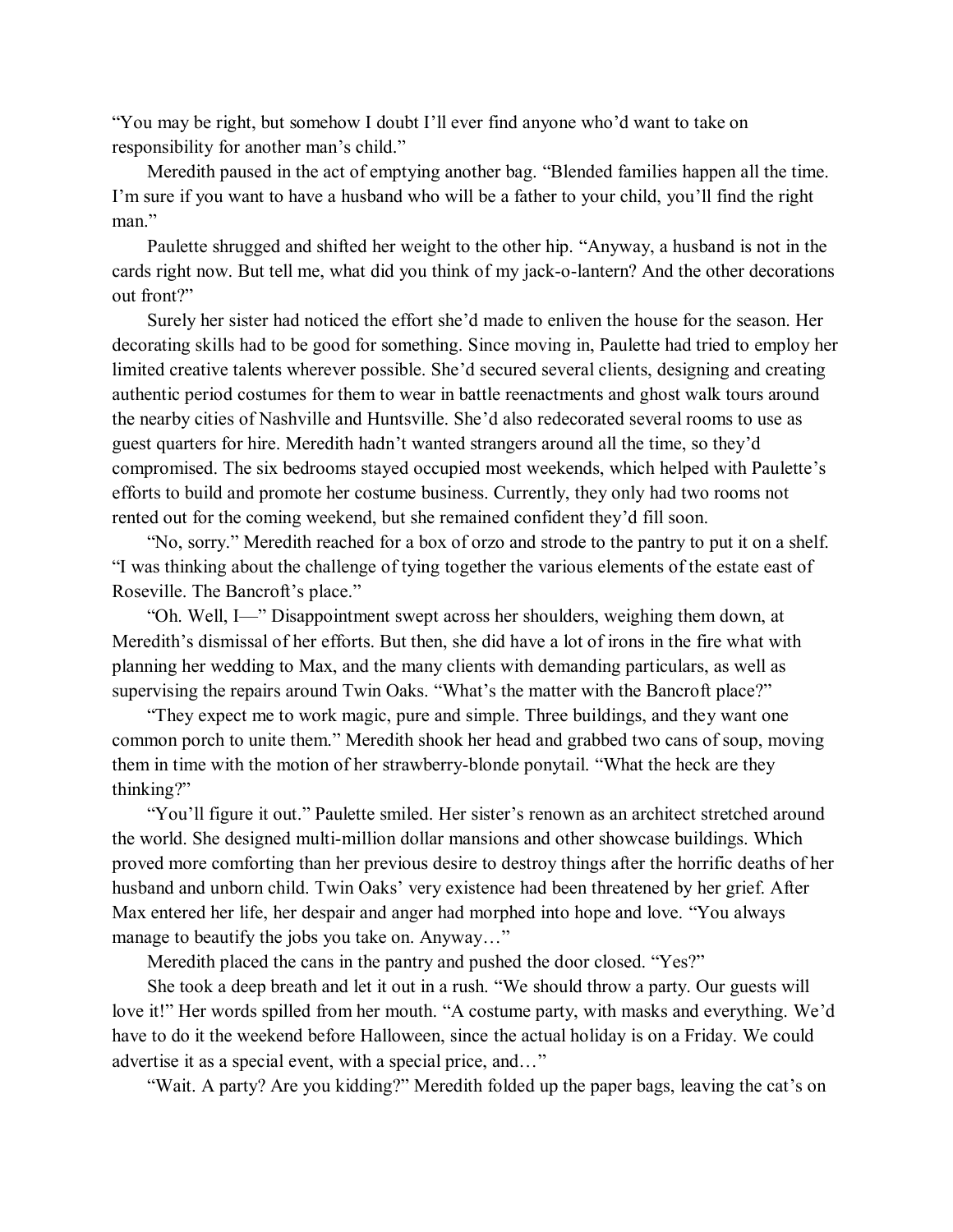the floor with Grizabella's calico tail sticking out and slowly swishing from side to side, and shoved them into a cabinet. "Your hormones must be out of whack."

"No, I—" Paulette searched for a compelling reason in the face of her sister's frown.

"We don't have time for a party. We've finally finished rebuilding the gazebo, and I have this Bancroft wizardry to complete before the winter weather interferes. And, more importantly, you're due soon. You don't need stress and worry. No parties. Not now."

"I thought I'd design some new costumes for us, show off my abilities. And…" She snapped her fingers as an idea popped into her head. She envisioned a grand affair, the house filled with pirates, ghosts, witches, princesses, even Barack Obama and George Bush look-alikes. "We could promote our planned Civil War encampment reenactment at the same time. Invite folks to attend in period costumes and uniforms. You could dress as Grace, if you'd like, even wear the jewelry she gave you. Come on. It'll be great!"

Meredith swiped a hand across her forehead. Grizabella had tired of her hiding place and now munched on her dinner. "I don't know. Seems like a lot of work. All to dress up and playact for an audience. What will Meg say? Just because she's the housekeeper and cook doesn't mean she'll be willing to do this."

"I think she'll love the idea of seeing Twin Oaks glowing with light and echoing with laughter. Put some life back into the old place." She gripped the back of a chair situated at the small glass-topped table tucked into the bay window overlooking the rear of the property. Urgency unexpectedly flowed through her, creating an increasing tension in her shoulders. "It'll be fun. I really want to. Please?"

Meredith sank onto a chair, propped her elbows on the table, and rested her chin in her palms. Her scrutiny made Paulette squirm. "Will there be music? Perhaps you could sing something? I used to love to hear you practice the tunes for the high school choir."

Not a chance. "I'm really not in the mood to sing, but we can have a DJ and dancing for the guests to enjoy."

Meredith frowned and tapped a forefinger on her cheek, regarding Paulette. "That's a good point. But why haven't you been singing? You used to all the time."

Why indeed. She shrugged. "Too much on my mind with the baby about due and me trying to feel like I'm contributing to the household finances. A litany of thoughts, tasks, reminders loop in my head to the point I think of nothing else. Maybe after the baby is born, I'll feel happy enough to want to share music again. But not until then."

"If you say so. Where would we find a DJ?"

"I'll figure it out. Come on. Let's have a party. Please?"

She held her breath, waiting for Meredith to say something. Anything. A shrug sparked hope.

"Meredith?"

"I'm going to regret this." Meredith shrugged again and sat up straight. A grin eased onto her lips. "The weekend before, you said?"

Paulette clapped her hands and grinned. "Yes, we'll kick off the festivities leading up to the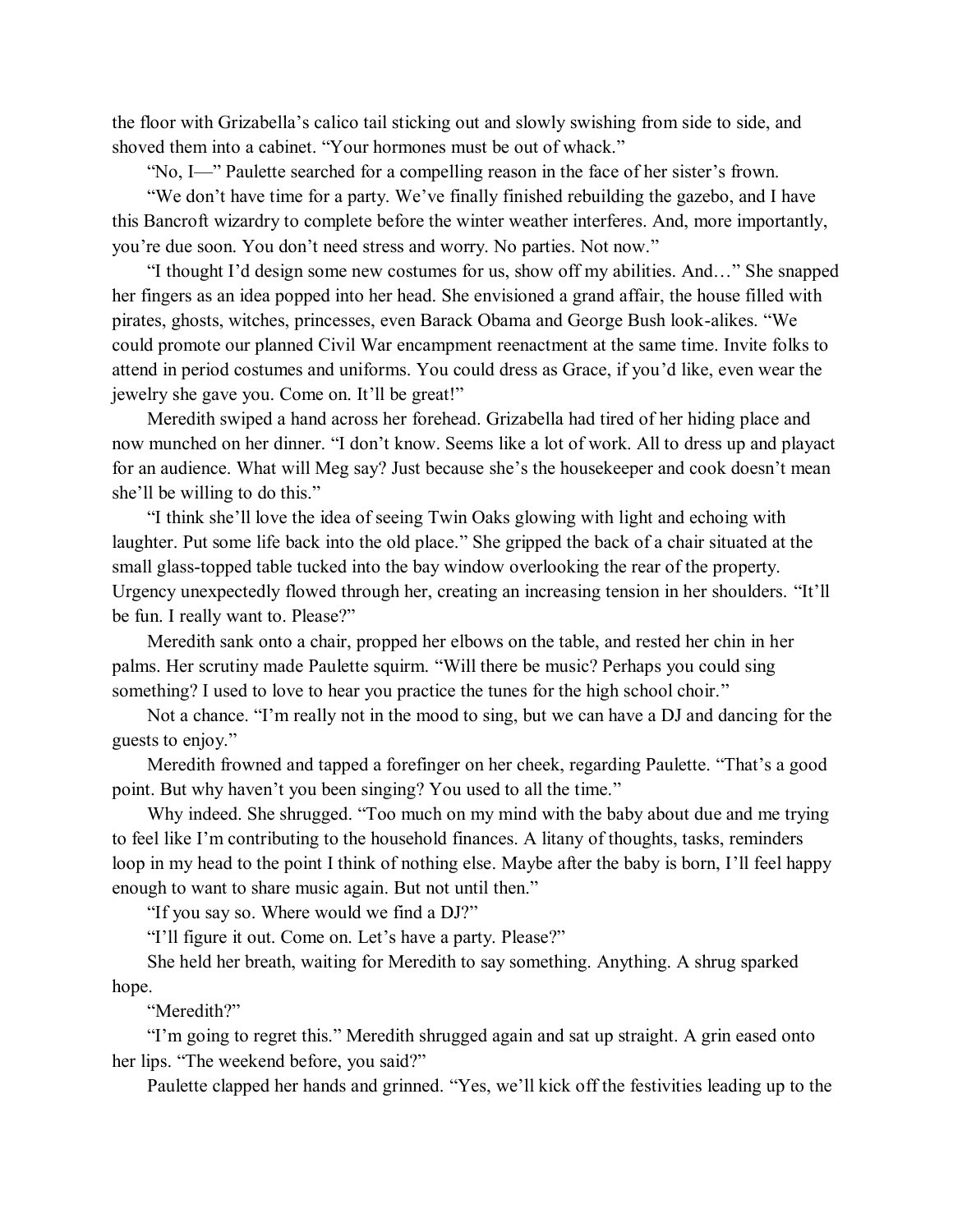holiday."

"Is two weeks enough time to plan a shindig?" Meredith pushed back to her feet and slid the chair in place under the table. "An awful lot will have to be accomplished in a short period of time."

"Don't you worry. I can pull it off. You'll see." She hugged her baby. "As long as someone doesn't decide to make an early entrance into the world."

The pale blue flame licked the bottom of the clear beaker. Zak Markel leaned closer, the gasfueled heat warming his stubbly jaw. He sniffed, wrinkling his nose at the hint of sulfur. Using rubber-tipped tongs, he lifted the glass, flat-bottomed bulb by its slender neck and swirled the red mixture. *Perfect.* He'd succeeded in advancing another step in the process. He returned the beaker to the heat, picked up a pen, and jotted his observations into a lab notebook as his dad had taught him. Be precise and meticulous and success follows. Failure was for losers.

Most of his experiments worked flawlessly. Of course, his father's advice probably had been an attempt to encourage his son. Instead, Zak ended up choosing the safe route in order to appear successful in his father's eyes. Thus he experienced few challenges or obstacles in his work. Some days, he longed to risk experimenting with cutting-edge compounds. Until he'd recall the look on his dad's face when his teenage attempt to make his own soda machine fizzled. The censure and disappointment he'd detected in his father's countenance prompted him to shelve his ambitions.

But then he'd discovered those damn alchemical puzzles he desperately wanted to unravel but had as yet failed to do so. Failure frustrated him even more than his father. Made him want to hit something. He had failed to replicate seventeenth-century chemical processes, which called into question his high-priced education. He didn't want to transmute metal into gold. What he most hoped for was finding the secret to unlock the mysterious formula for the Elixir of Life. His little brother's future rested on whether a cure could be found. The legend surrounding the Philosopher's Stone, one of many aliases for the elixir, suggested the fine, red powder the formula purportedly created could heal all forms of illness. If only he could replicate the formula, perhaps he could save his brother's eyesight. Grant wasn't in any pressing danger from the slow-growing meningioma tumors, so Zak had time to work on solving the puzzle. His brother had demonstrated his uniqueness by managing to contract a disease rarely afflicting men, and almost never someone thirty-five. Zak would do *anything* to erase the headaches and pain lines etched on his younger brother's face. While the doctors stewed about proper medical treatments to slow or stop the growths, Zak had to do *something*, even if it ultimately proved futile, to help Grant fight the inoperable tumors wrapped around his optic nerves, threatening his eyesight and his future as a geologist.

Memories of their childhood together flitted through his brain. He pictured the two of them roaming the mountainside in search of exposed layers of earth, revealing the stratification of the land, the equivalent of tree rings showing the age and diversity of the climate over time. Grant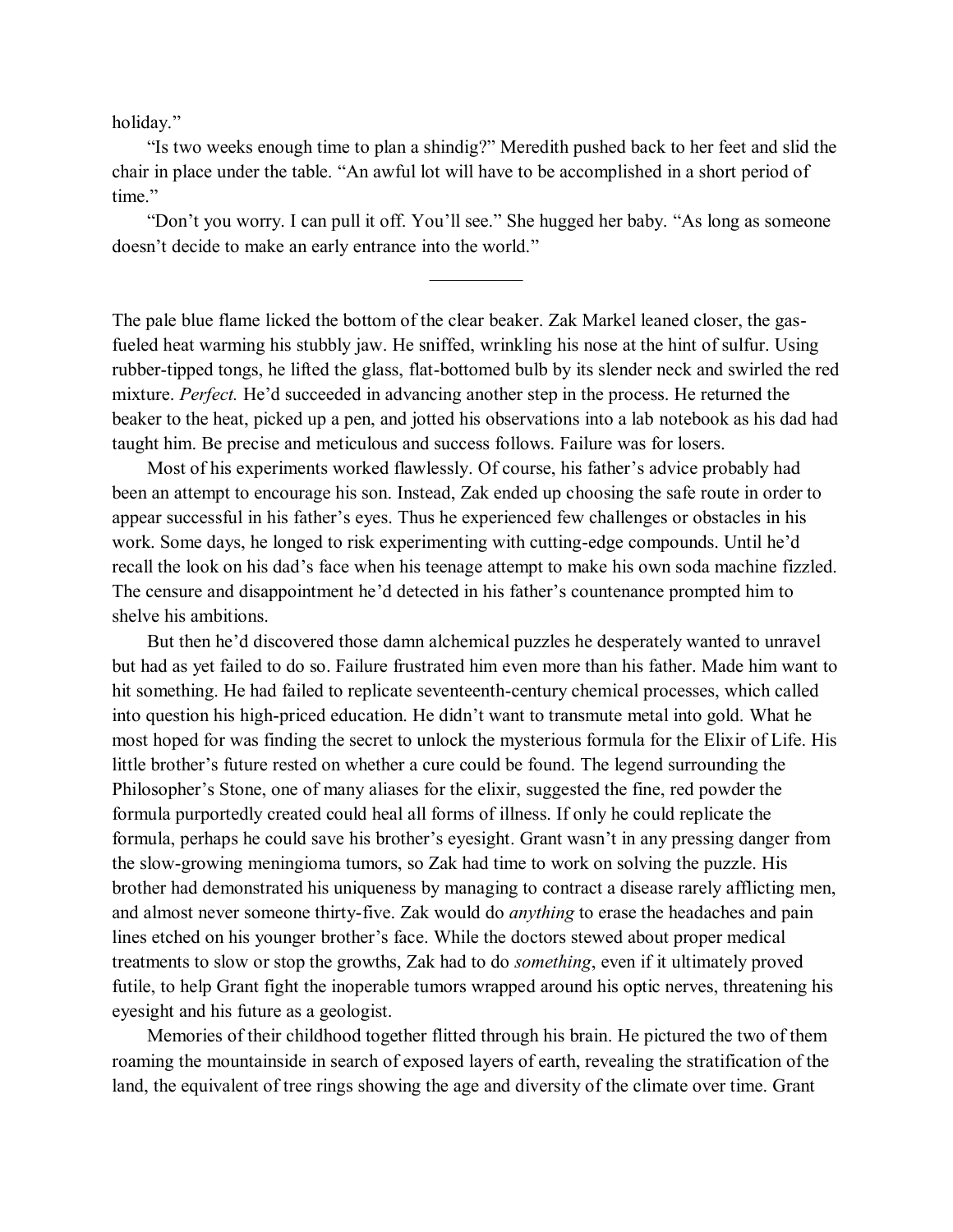had collected rocks and gems until his closet had no room to hang his clothes without draping over the boxes and tubs. During their search, they shared more than lunch. They shared their hopes for the future. They cemented their brotherhood in a deep and loving friendship.

He couldn't sit by and wait. Hope couldn't be the only strategy. He'd promised his mother he'd watch over his brother, and he always kept his word. But all he'd managed to prove so far was that he'd missed some key step or nuance to the precisely penned instructions. But what? He'd followed the directions to the letter. Though maybe some ingredient's physical properties had changed over the centuries. A thought worth pursuing.

Zak slid off the high stool and made his way across the room, heading for the bookcase situated by the back window of his basement laboratory. Outside, identical houses lined the sleepy street. The small ranch house in the quiet suburb surrounding Battle Creek, Michigan, had been his mother's idea so he'd live close by. The place remained a house, not a home. He never felt comfortable driving down the wide street with young trees scattered along the way, pulling into the concrete driveway, walking into the brick building. Truth be told, he hated living in the neighborhood. Hell, he hated living in the town. Although he loved his parents, he craved something different. In a new place with new opportunities. No chance of that, though. His life and work as a professor waited for him, a treadmill of boredom. No change in sight.

Scanning the room, a sense of claustrophobia settled about his shoulders like a jacket sized for a child. He'd fitted the lab with everything necessary to pursue his own experiments, even if he rarely chose to do so. He paused and mentally inventoried the room's accoutrements: work table with array of beakers, Bunsen burner, tongs, long handled spoons, sharp knife, acids and bases. Running water and a propane gas supply flowed to either end of the work space. Beside the window sat a square white table holding his closed laptop, carafe of water, and a half-filled tumbler, flanked by white wooden chairs. Everything right where it belonged. Combined, the lab and its contents did nothing to satisfy his longing for something out of his reach. Nor did any of the items assuage his fear of his brother succumbing to the illness, possibly even dying.

On a sigh, he strode to the bookcase. The case held few books, but those he possessed he'd chosen for specific purposes. He pulled a metal box containing the ancient yellowed journal from its place on the top shelf of the cedar bookcase. Laying it reverently on the table, he eased onto a chair, wiggled the tight-fitting lid off, and regarded the alchemist's journal housed within.

Fortune had led him to an out of the way antiques mall in Massachusetts the year before. He'd wandered through the menagerie of stalls, searching out old books and papers. Reading about past lives and experiences made his own better by comparison. The contents of ancient tomes and pages typically led to new insights into old problems, or at least a fresh perspective on how to approach solutions to them. He'd spotted the water-stained binding and a shot of anticipation, a thrill of expectation, lanced through him.

The cover revealed he'd struck figurative gold from a historic perspective. Scrawled across the battered front were the words LABORATORY NOTES OF XAVIER STARLING. He had resisted the urge to flip through the fragile pages. Instead, he gently opened the cover and read the first dated entry from 1676. The ancient alchemist's notes proved to contain a host of what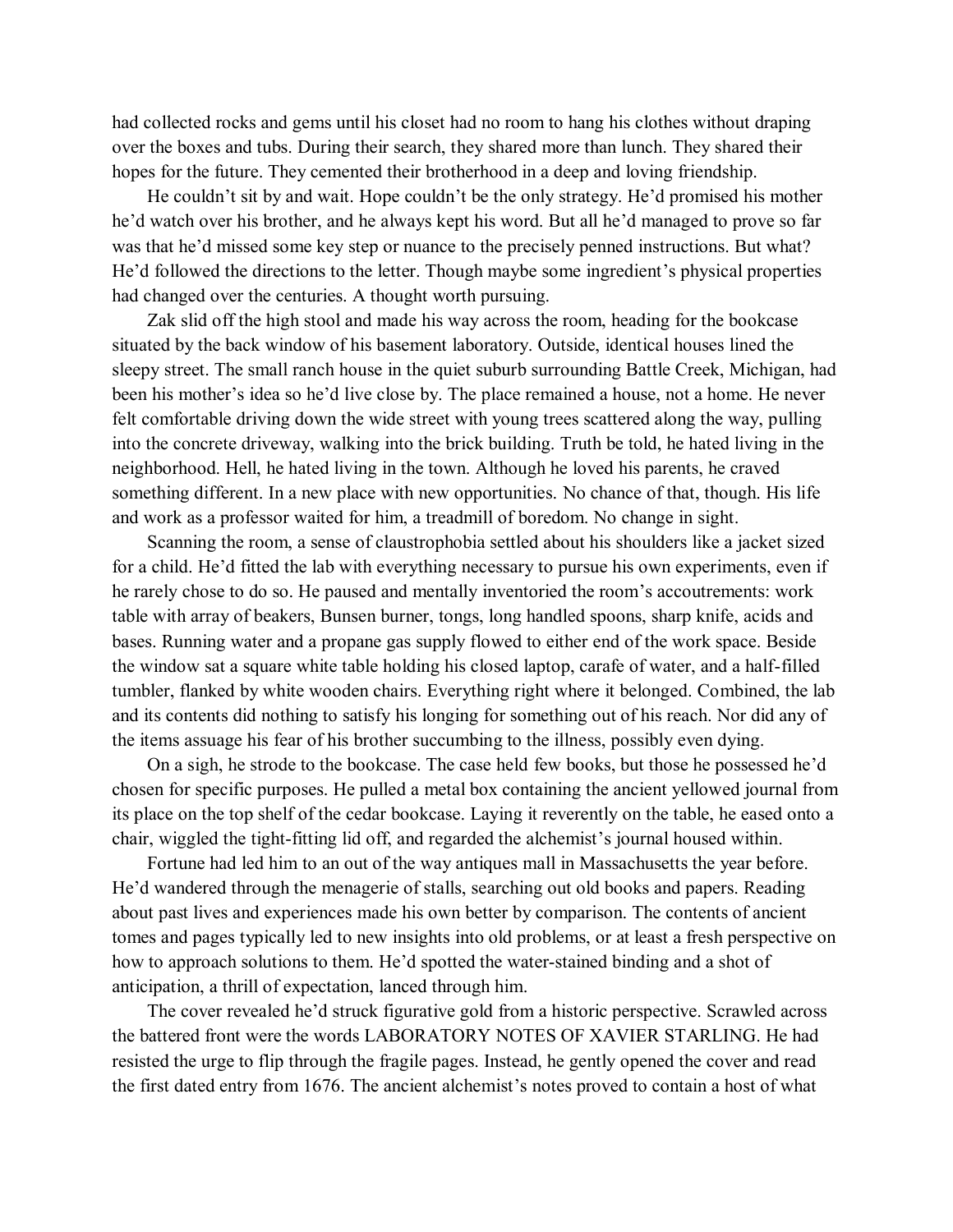had been groundbreaking formulas for everything from cleaning fluids, to wrinkle creams, rich dyes, forgotten recipes for delicacies, and even medicine created from herbs and metals. One specific formula Starling had labeled as the elusive Elixir of Life, something too valuable and notoriously difficult to create and definitely not to be trusted to just anyone. Zak's hands had trembled until he nearly dropped the volume. He inhaled to steady himself, releasing the breath on a count of five. Closing the book, he'd sauntered to the register at the front of the building, paid for his purchase, and emerged into the winter sunlight. He'd forced himself to remain calm, to not release a whoop of joy, but he couldn't stop the ear-to-ear grin.

Ever since buying the book, he'd tried to recreate the transmutations and formulas, but the directions employed mysterious symbols. Over time, he'd figured out some of the cipher elements, but most of the secrets remained obscured. Some key to the cipher must exist, but it eluded him. After Grant had been diagnosed with the tumors, the contents had become even more valuable to Zak as potentially holding the secret to a possible cure.

He opened the lab notes to the one recipe he thought he'd figured out, but had yet to achieve the results listed by the alchemist. Instead of a dry red powder, the elusive Elixir, he created a lump of doughy mass. Something went wrong with either his ingredients or his process, but damn if he knew what.

Considering how faint the spidery writing appeared on the page, he retrieved a handheld magnifying glass from the drawer in the table and hovered it over each ingredient. As he read through the list for what seemed the hundredth time, he noticed a faded symbol he'd missed in the margin. *Fascinating*. What could it be? Holding the book up to the light with one hand, he examined it, angling the page first one way and then another for a better look through the glass. He discerned a tiny sketch of what appeared to be an owl, with pointed ear tufts, perched on crossed sticks or branches inside a downward pointing triangle. A thin bar ran along the inside of the shape the width of the hypotenuse at the top. Zak sat back, gazing at the ceiling as he pondered the symbol's purpose.

The triangle could mean a triad or trinity of some kind. But three what? Days? Years? Owls? Since it pointed downward, might it represent a female or something feminine? Or nothing, simply a random occurrence by the alchemist? He linked his fingers behind his head. The other notations indicated the man who had kept the journal did nothing randomly. He also needed to decipher the presence of the bird, or more specifically, the owl. He'd have to research owl symbolism in order to determine the true significance.

Perhaps an Internet search would yield the answer. At least, a place to start. He replaced the cover on the silver box and slid it aside. Opening the laptop lid, he waited for the security facial scan to give him access to the desktop. He launched the browser and then typed in "triangle" and "symbolism" as the key words and hit the Enter key. Thousands of results. A long list of links popped onto the browser screen. Selecting one which looked promising, he scanned the content, then started over slowly. Pay dirt.

As he thought, a triangle pointing down suggested the feminine; pointing up, masculine. The ability to mean opposites depending on the position of the shape made the triangle popular as a